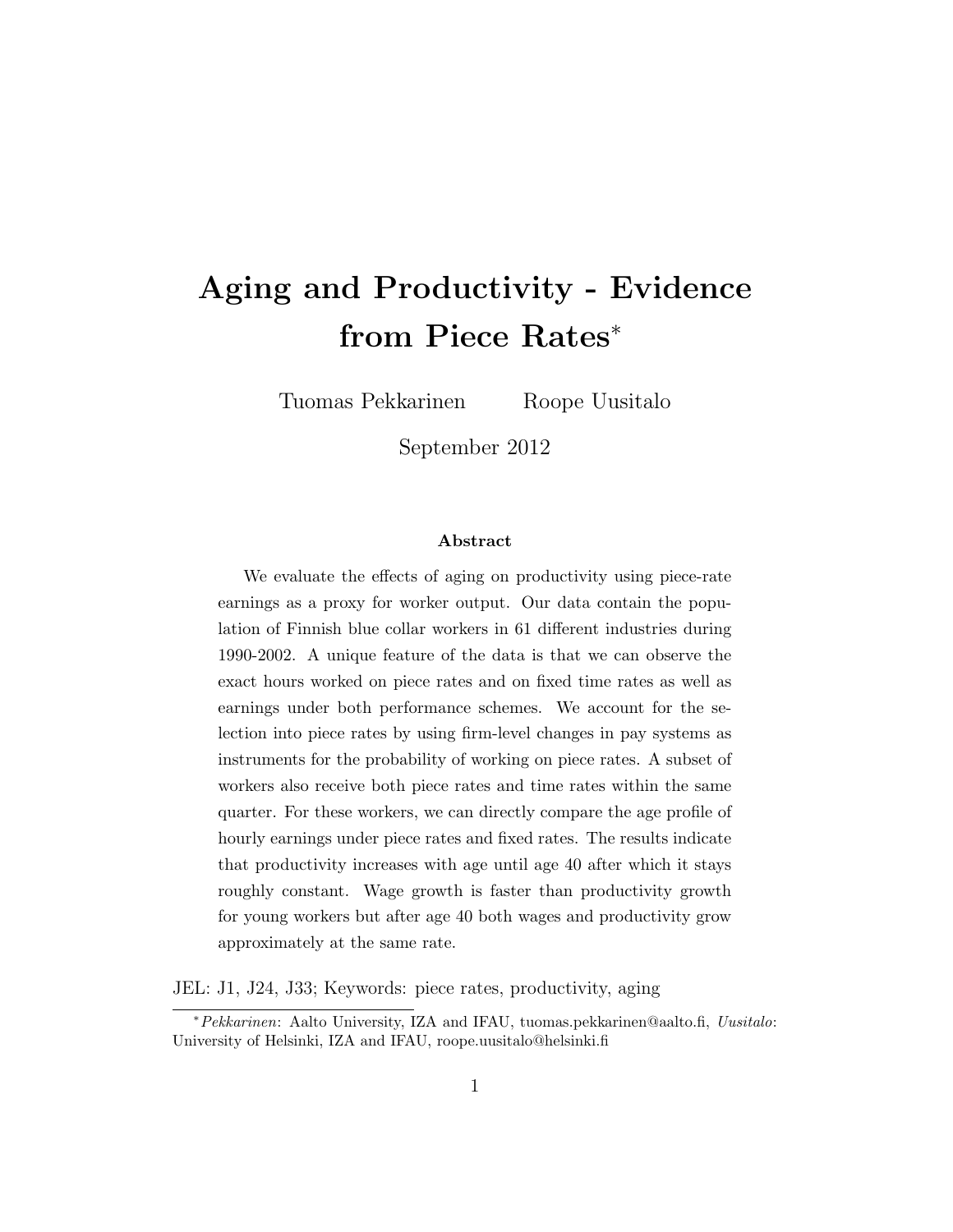### 1 Introduction

Population aging in the industrialized countries has raised concerns about its effects on productivity growth.<sup>1</sup> Underlying these concerns is the assumption that worker productivity declines with age. Yet, a priori, it is not clear how aging should affect worker productivity. While physical strength, some cognitive skills and the capacity to learn deteriorate with age, accumulated work experience may mitigate the negative effects of aging on productive skills. How important all these factors are, and hence the net effect of aging on productivity, is still an open question.

In this paper, we study the effect of aging on worker productivity at the individual level using piece-rate earnings as a proxy for productivity. Unlike fixed time-rate wages, the piece rates are directly determined by worker's output. We use payroll data that cover the whole blue-collar worker population in the Finnish manufacturing industries in 1990-2002. In these data we observe the exact earnings and the number of hours worked under both time-rate and piece-rate compensation schemes for each worker. The panel structure of the data allows us to follow workers over time and to examine the changes in their hourly earnings as they get older. A subset of workers in the data also work under both piece and fixed rate schemes, often during the same quarter. For these workers, we can directly observe the difference between piece-rate and time-rate earnings at the same point in time directly and calculate the age profile of the within-worker gap between productivity and wages.

Earlier studies on the effect of aging on productivity have followed several stategies. In some occupations direct measures of individual productivity are available and age-productivity profiles can be calculated in a straightforward way.<sup>2</sup> Sometimes direct measures of productivity are available for

<sup>1</sup>See papers by [Feyrer](#page-12-0) [\[2007\]](#page-12-0) and [Tang and MacLeod](#page-13-0) [\[2006\]](#page-13-0) on the effects of population aging on aggregate productivity growth in the United States and Canada, respectively.

<sup>2</sup>[Oster and Hamermesh](#page-13-1) [\[1998\]](#page-13-1) as well as [Weinberg and Galenson](#page-13-2) [\[2005\]](#page-13-2) focus on aca-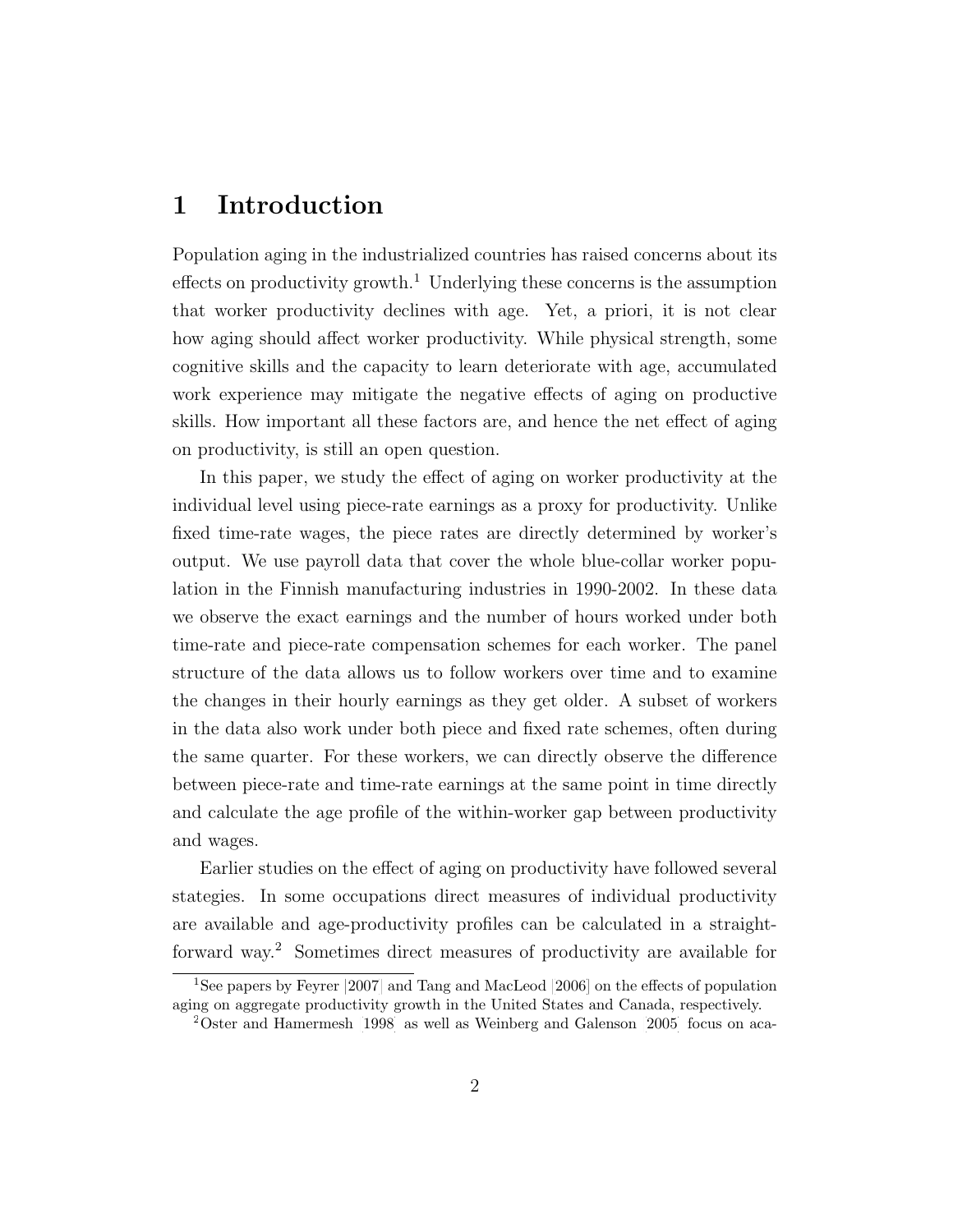more representative samples of workers at team level (eg. [Borsch-Supan and](#page-11-0) [Weiss](#page-11-0) [\[2008\]](#page-11-0)). Also individual wages and supervisor performance evaluations have been used as productivity measures.<sup>3</sup> More recently, the use of linked employer-employee data has become common in the field. Authors such as [Hellerstein et al.](#page-12-1)  $[1999]$ , Crépon et al.  $[2003]$ , [Ilmakunnas and Mali](#page-12-2)[ranta](#page-12-2) [\[2005\]](#page-12-2) as well as [Dostie](#page-11-2) [\[2011\]](#page-11-2) use firm-level information to estimate the effect of workforce composition on the firm productivity. Most of these studies suggest that productivity of the older workers is lower than that of the prime-age workers.

Although these studies provide important insights on the effects of aging on productivity, they are in many ways problematic. Direct information on individual output is available only for few professions and the results from these studies are hard to generalise. Supervisor evaluations could be sufficient statistics for worker's productivity in ideal circumstances but it is far from clear that the supervisor's objectively evaluate the worker's current productivity. Studies that estimate the effect of workforce characteristics on firm productivity essentially assume that workers are randomly allocated to firms. In reality, for example the average age of the workers in the firm is likely to be endogeneous as it depends on the past firing and hiring rates which may be related to profitability of the firm or productivity of its workers.

The approach chosen in this paper bears some similarities to the early work by [Lazear and Moore](#page-12-3) [\[1984\]](#page-12-3) who use self-employment earnings as a proxy for productivity and [Lazear](#page-12-4) [\[2000\]](#page-12-4) study that is based on data from a single firm. In our study we measure productivity by piece rates using data that cover a whole industrial sector which has several advantages. First, the data that we use contain information on workers employed in a wide variety of

demics; [Galenson and Jensen](#page-12-5) [\[2001\]](#page-12-5) study the careers of a number of great painters; [Fair](#page-11-3) [\[1994\]](#page-11-3) and [Van Ours](#page-13-3) [\[2009\]](#page-13-3) study of the age-productivity profiles of track and field athletes.

<sup>3</sup> Influential early studies by [Medoff and Abraham](#page-12-6) [\[1980\]](#page-12-6) and [Medoff and Abraham](#page-12-7) [\[1981\]](#page-12-7) show that worker's job tenure is negatively associated with supervisor evaluations. [Flabbi and Ichino](#page-12-8) [\[2001\]](#page-12-8) repliacte the analysis in a different context with very similar results.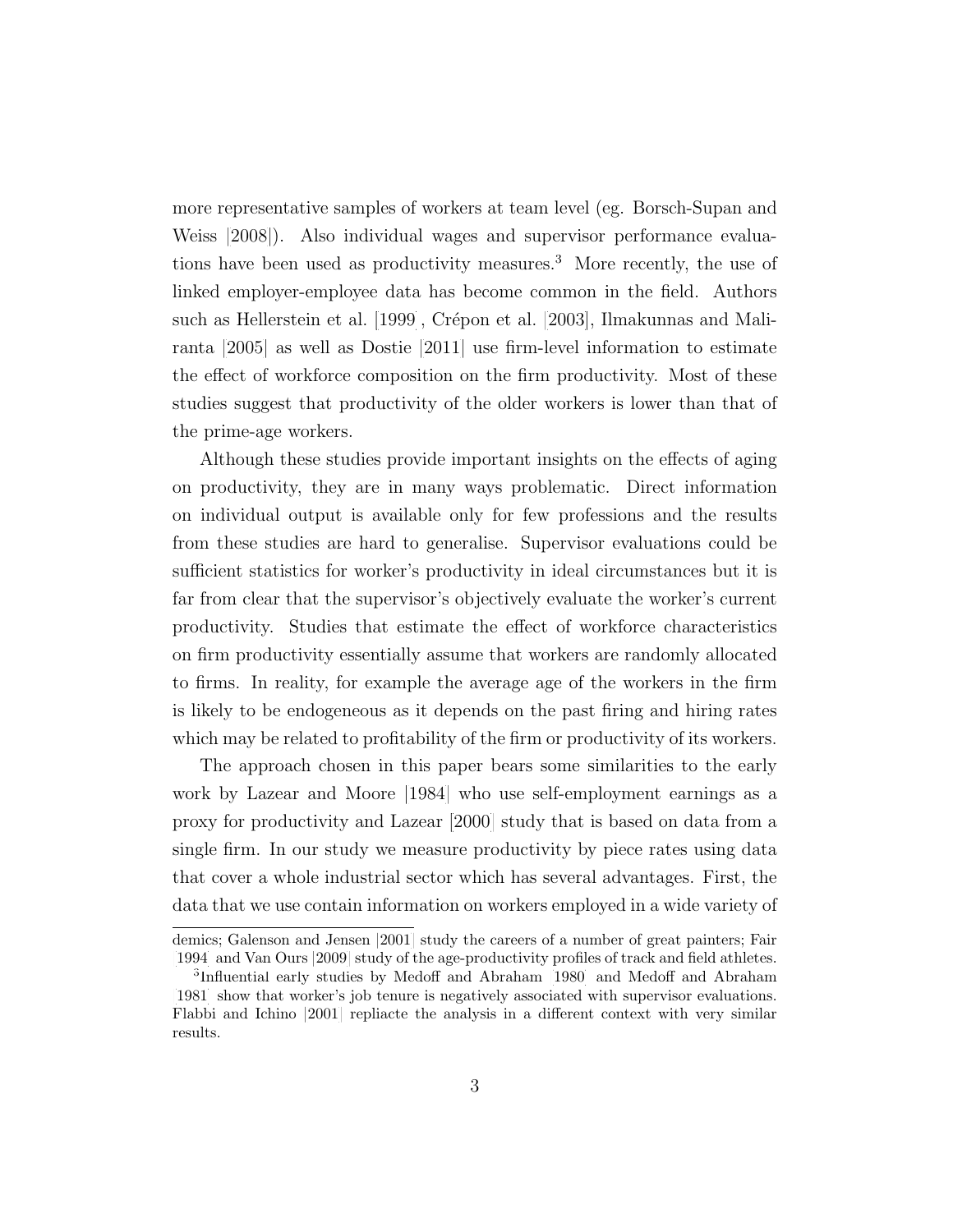tasks and industries and is therefore more representative than studies based on narrowly defined occupations or single firms. Second, piece rates provide us a metric that makes productivity comparable across tasks and allows us to compare age-productivity profiles in different tasks and industries. Third, unlike in the case of average hourly earnings or supervisor performance evaluations, the standard agency problems are absent under piece rates that are directly determined by worker's individual output. Finally, as we can focus on output at indivudual level, we do not have to assume that firms hire and fire workers of different ages randomly.

The use of piece rates as a productivity proxy naturally also has its caveats. First, the piece rates are not used in all industries and tasks. In our data, we also observe a clear declining trend in the use of piece rates. Yet, more problematic is that even within tasks and industries, piece-rate assignments are not randomly allocated to workers. Our solution to this difficult problem is to use year to year variation in the use of piece rates at the firm level to construct selectivity corrected estimates for the effect of age on piece-rate earnings.

Our results show that worker productivity increases until age 40 after which there is only a modest decline in the years immediately before retirement. The wages of young workers increase more rapidly than their productivity so that while young workers are initailly "cheaper" in terms of their wage productivity gap, this advantage disappears by the age 45 after which productivity and wages follow the same age profile.

### 2 Data

We use data from the wage records of the Confederation of Finnish Industry and Employers. For the Finnish manufacturing industries, the data cover virtually all large firms and all workers in these firms. We focus on bluecollar workers and have data on the entire blue-collar population from 1990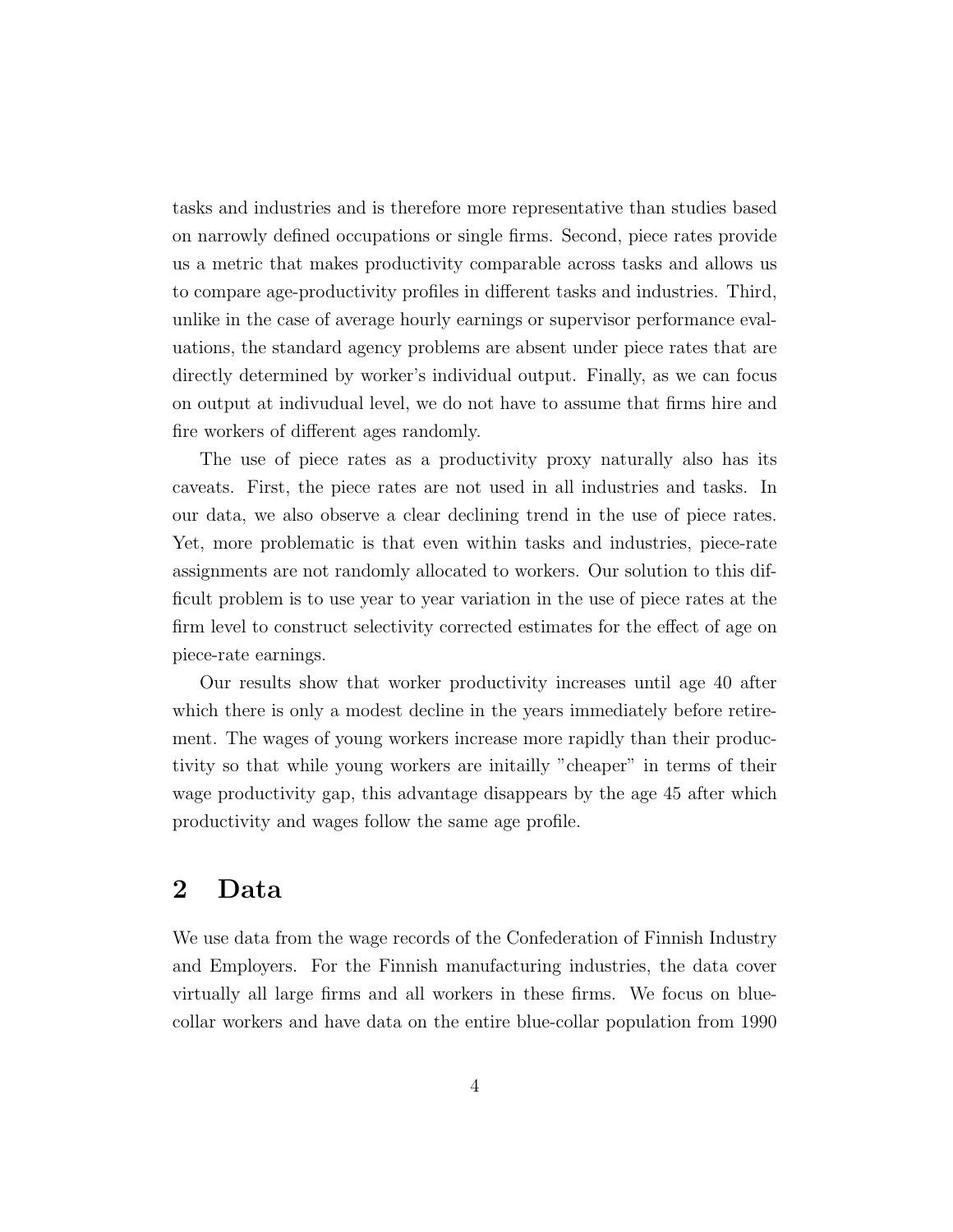to 2002.

Each observation in the data contains the hours worked and earnings within the last quarter of a calendar year. After eliminating some observations due to missing information and trimming observations that exceed or are below the annual earnings median by a factor 10 to remove outliers due to coding errors, we have a panel of 2,737,096 employee-year observations representing 545,872 workers from 5,105 firms in 61 industries. The average number of years of obervations per worker is 8.47.

### 2.1 Payment schemes in Finnish manufacturing

The Finnish manufacturing industries are unionized and the general guidelines on wage determination are defined in the industry-level collective agreements. These collective agreements allow the firms to choose from three different contracts: fixed rates, piece rates and reward rates. The spirit of the collective agreement is that the payment method should be determined by the characteristics of the tasks performed by the worker not by the characteristics of the worker.

On time rates, workers are paid fixed hourly wages although contracts do have provisions for discretionary bonuses. For example in the technology industry, which employs the largest number of workers, this bonus can amount to 2%-17% of the job-specific minimum wage. The final level of the time rates is deterimined at the local level so that there is considerable variation across workers and firms in time rate wages even within detailed occupations.

On piece rates, workers are paid purely based on individual output. The collective agreement indicates that piece rates should be used on clearly specified task assignments, and that payment should be based on output measures such as units, kilograms or meters produced. The union contracts contain detailed task descriptions and unit prices in various tasks. General wage increases typically affect directly these task-specific rewards. Piece rates are currently the least common payment scheme in the industry. Only 15 %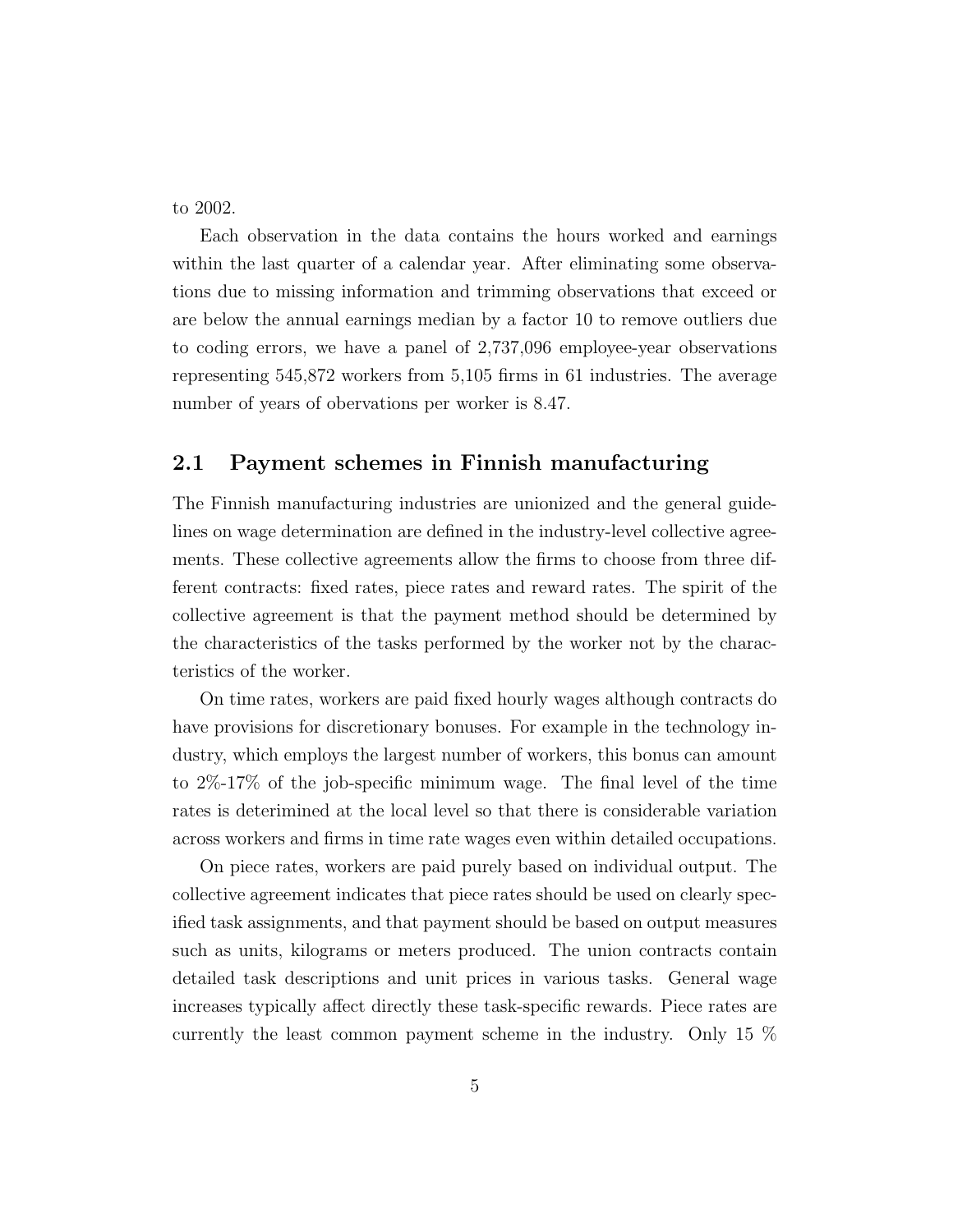(17% for women) of total hours worked are rewarded based on piece rates.

The final compensation contract in the Finnish manufacturing industries is reward rates, which are a mix of piece rates and fixed rates, and could also include a team-based bonus. Unfortunately, the payroll records from the Confederation do not separate the part of reward-rate pay that is based on output from the part that is fixed. For this reason, reward rate earnings are omitted from the analysis.

#### 2.2 The use of piece rates

A unique feature in these data is that we can observe the exact number of hours that the individual has worked under each payment scheme in each year. This information reveals that 377,527 (69%) workers in our data never received piece rates. Only 15,805 (3%) worked exclusively on piece-rate contracts. Altogether 148,901 (27%) workers have both piece-rate and time-rate earnings at least once during our 13-year observation period. Interestingly 135,128 of these workers share their hours between piece and time rates within the same quarter at some point in their career. Typically, workers are on piece rate for a specific task (e.g. building a brick wall) and once the task is completed they work on time rates until the next piece rate assignement is measured and priced.

Table 1 gives the descriptives statistics on workers who work positive number of hours on piece rates and on workers who have no piece-rate earnings. Data is pooled over 13 years and the unit of observation is a person-year combination. As shown in the table piece rates earnings of men are on average 27 (7 for women) percent higher than time rate earnings. Also time-rate earnings are higher for those earning also piece rates indicating that the piece-rate workers are not a randomly selected group of workers. Average age and education of piece-rate workers is not very different from other workers. Men working on piece rates have on average shorter tenure than other men, among women the piece-rate workers have longer tenure.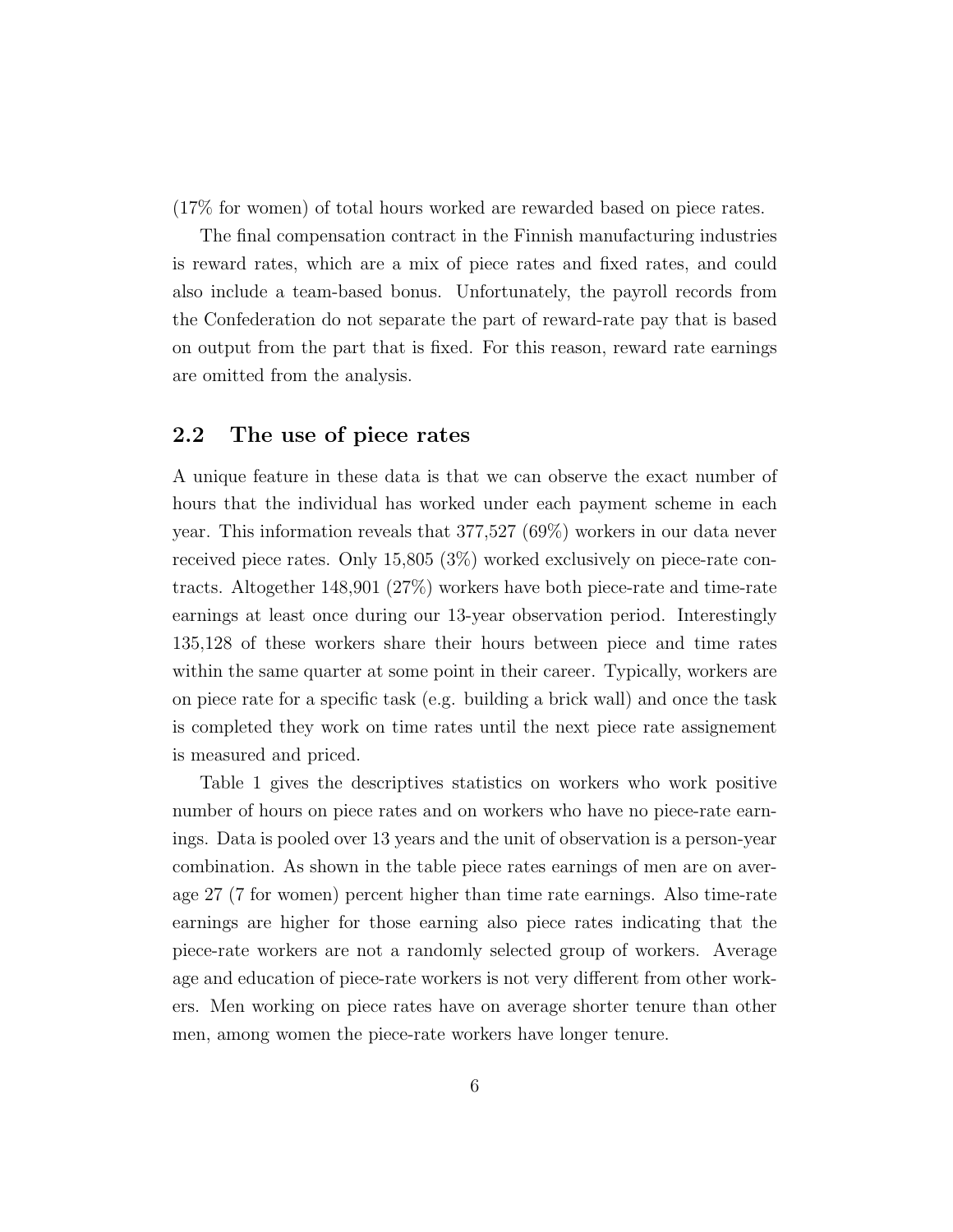In line with previous evidence in [Pekkarinen and Riddell](#page-13-4) [\[2008\]](#page-13-4) the variation in the use of piece rates is mainly due to differences across firms. An average piece-rate worker is employed in a firm where 33 % of co-workers also receive piece rates while the corresponding figure for time-rate workers is only 5%. Piece rates are also more extensively used smaller firms. In addition, the use of piece rates varies across industries. Most piece-rate workers are employed in technology, sawmill, construction and clothing industries.

# 3 Age-profile of piece vs. time rate earnings

Figure [1](#page-14-0) plots the age profiles of hourly piece-rate earnings for men and women in the whole manufacturing worker population during 1990-2002. Both profiles are derived from OLS-regressions where variation over time is controlled for by including the year dummies and variation across firms by including the firm fixed-effects. For comparison, we also plot the age profile of time-rate wages, separately for workers who also have piece-rate earnings in and for workers who are never observed on piece rates.

Both time rate and piece rate earnings follow familiar concave age profiles. They increase rapidly with age up to about age 30 and reach their maximum around age 45. However, the age-profile of piece rate earnings is flatter than that of time rate wages, particularly among women. Tables 2a and 2b report summary statistics for the growth of time and piece rates within specified age range. For men piece rates (time rates) increase by 0.03 (0.06) log points between ages 30 and 45 and then decline by 0.03 (0.01) log points between ages 45 and 60. For women piece rates (time rates) only increase by 0.01 %  $(0.03)$  between ages 30 and 45 and decline by 0.01 between ages 45 and 60 where as time rates do not decline at all. In addition, piece rate earnings are higher than time rate earnings at all ages. Time-rate earnigs are slightly higher for those who also work on piece rates than for those who always work on time rates, indicating positive selectivity into piece-rate work. We deal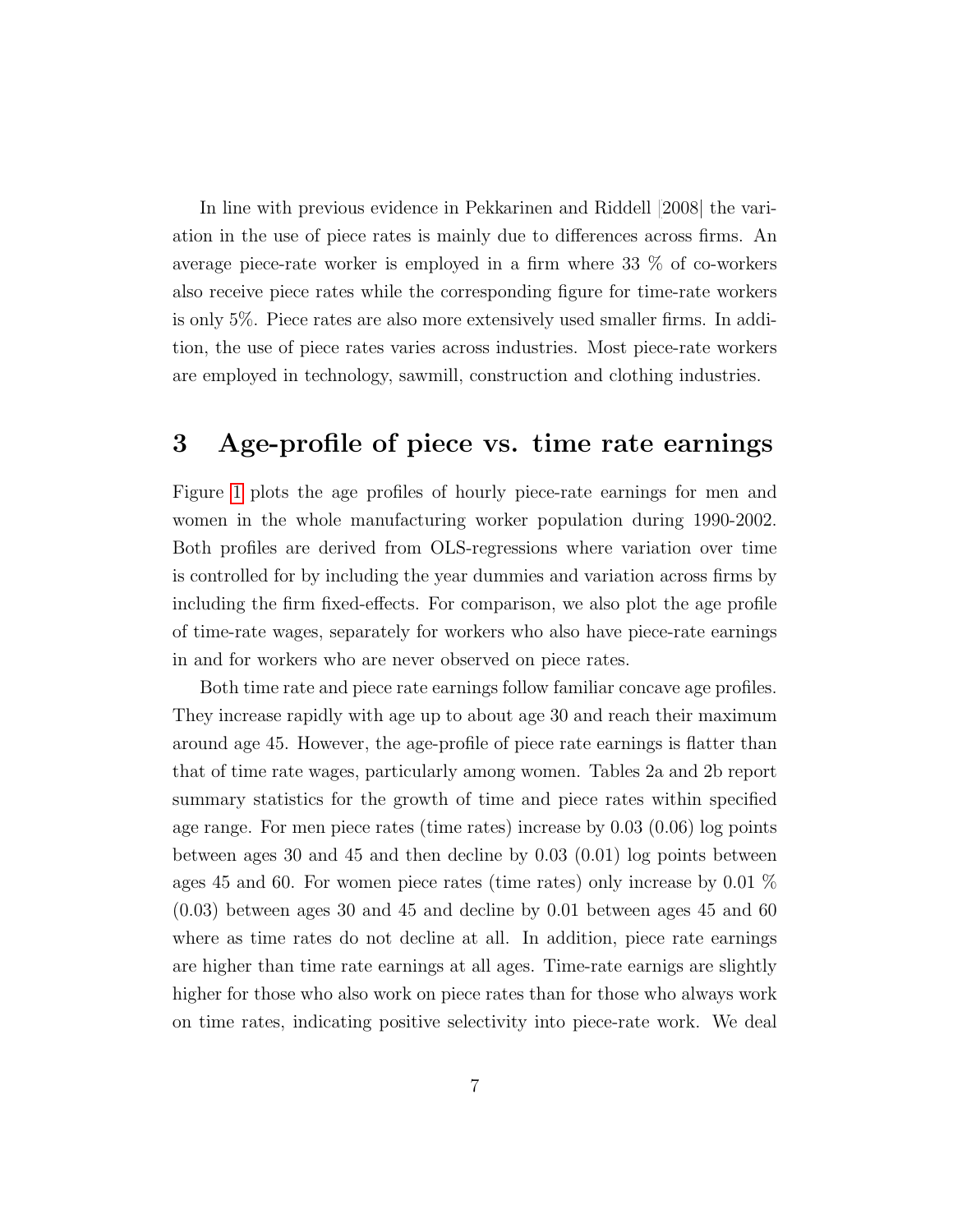with this selection problem in the following section.

## 4 Effect of age on productivity

### 4.1 Method

Our goal is to estimate the effect of age on individual productivity, proxied by piece-rate earnings, based on the following equation:

$$
log(w_{it}^{piece}) = \alpha_i + \Phi_k^{piece} D_k(age_{it}) + \Pi_t^{piece} D_t(year_{it}) + \Omega_f^{piece} D_f(firm_{it}) + \epsilon_{it}^{piece}
$$
\n(1)

where  $w_{it}^{piece}$  is piece-rate compensation per hour in year t.  $D_k$  is a full set of one-year age dummies,  $D_t$  a full set of year dummies, and  $D_f$  a full set of firm dummies. We are mainly interested in recovering unbiased estimates for the parameter vector  $\Phi_k$  i.e. the coefficients of the age dummies.

An obvious caveat in our approach is that those who receive piece rates are a self-selected group that is likely to have higher productivity than average workers.<sup>4</sup> If selectivity were independent of age, the age - productivity profiles could still be consistently estimated, though the results would not necessarily be generalizable to workers who do not work on piece rates. If the selection process is different at different ages or perhaps at the different stages of the career, even including the worker fixed-effects would not generate unbiased estimates for the age profiles.<sup>5</sup> Another important reason preventing the use of worker fixed-effects is that they would be perfectly collinear with the age and time effects. The worker fixed-effects only vary within cohort and identifying them separately from the time and age effects is just as hard as identifying separately age, time and cohort effects. We could identify

<sup>4</sup>For a theoretical illustration of this point see the model in [Lazear](#page-12-9) [\[1986\]](#page-12-9).

<sup>&</sup>lt;sup>5</sup>Technically  $E\left(\epsilon_{it}^{piece}|w_{it}^{piece} > 0, \alpha_i\right)$  may still depend on age. Methods for coping with selectivity problem in fixed effects models are discussed by [Wooldridge](#page-13-5) [\[1995\]](#page-13-5) but they usually involve explicit modelling of the selectivity process and parametric corrections for selectivity bias.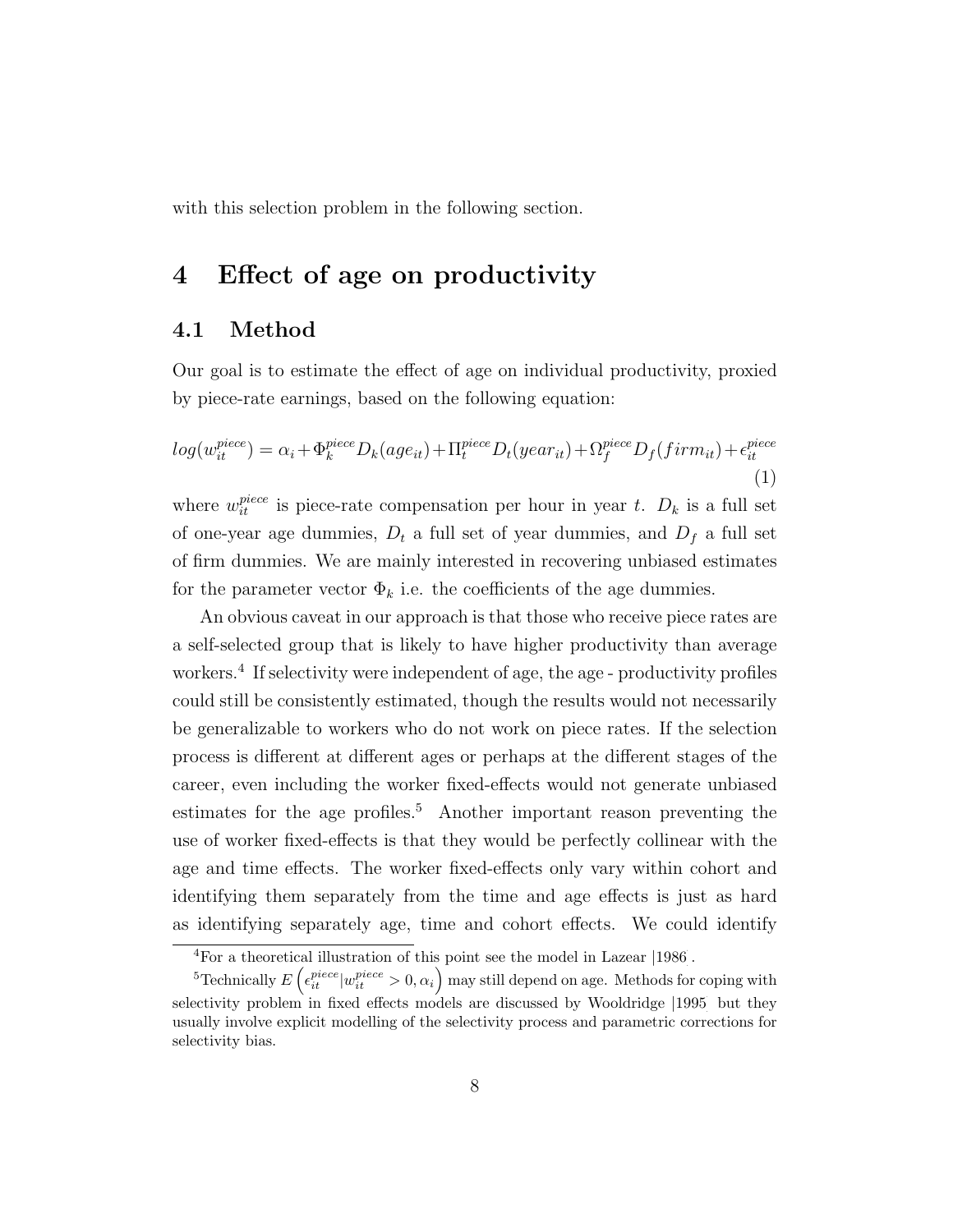the model by imposing parametric restrictions on the effects of time or age but the resulting estimates would be entirely dependent on these arbitrary restrictions.

Our approach is based on a simple selectivity correction similar to one that would be used with cross-section data. We assume that piece-rate earnings depend on age and year and may vary across firms. To identify the model we assume that firm effects on piece-rate earnings are constant over time and that the firm-year interactions can hence be omitted from the main equation. Essentially we assume that firms switch from piece rates to time rates and vice versa for reasons that are unrelated to changes in individuallevel wages or productivity. This is a similar assumption to the one used by [Lazear](#page-12-4) [\[2000\]](#page-12-4) to estimate the effect of piece rate contracts on productivity using data on a single firm.

Estimating several thousand firm effects and their interactions with the year effects in a standard probit selection model is not computatonally feasible. Therefore we use the approach by [Olsen](#page-12-10) [\[1980\]](#page-12-10) and estimate the selection equation using a linear probablity model absorbing the firm-year interactions in a "fixed effect".

More formally [Olsen](#page-12-10) [\[1980\]](#page-12-10) specifies equation of interest as

$$
y_i = X_i \beta + u_i
$$

and assumes that  $y_i$  is observed if  $s_i = 1$  where

$$
s_i = 1 \; if \; t \; \nu_i < Z_i \gamma
$$

If  $\nu_i$  follows a uniform distribution,  $P(s_i = 1) = Z_i \gamma$ , and vector  $\gamma$  can be consistently estimated using the linear probability model. Under the usual assumption that the conditional expectation of  $u_i$  is a linear function of  $\nu_i$ , [Olsen](#page-12-10) [\[1980\]](#page-12-10) shows that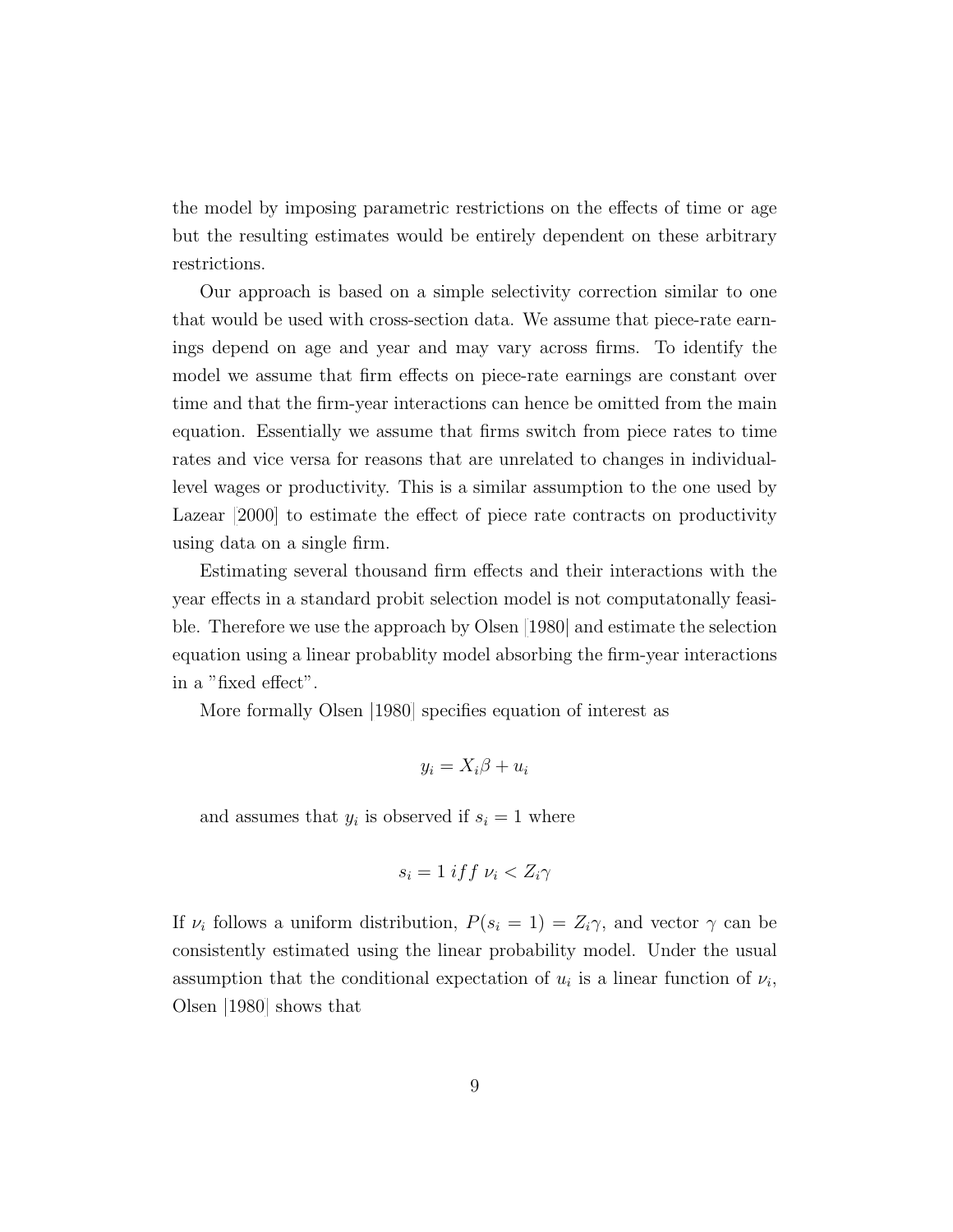<span id="page-9-0"></span>
$$
E(y_i|X_i, \nu_i < Z_i\gamma) = X_i\beta + \rho\sigma_u\sqrt{3}(Z_i\gamma - 1) \tag{2}
$$

Consistent estimates for  $\beta$  can therefore be obtained by regressing  $y_i$  on  $X_i$ and  $(Z_i\hat{\gamma}-1)$ . As in the probit selection model, the standard errors need to be adjusted because of the generated regressor  $(Z_i\hat{\gamma}-1)$  but otherwise the procedure is simple. In our case the vector  $X_i$  includes age, year, and firm effects and vector  $Z_i$  also the interactions between firm and year that are excluded from  $X_i$ .

Even though the estimation of the productivity age-profile requires somewhat strong assumptions, we are able to directly estimate the age profile of the productivity-wage gap using within worker variation in payment schemes. As noted above some workers have both time-rate and piece rate earnings within the same quarter. For these workers, we can simply calculate the difference between hourly piece rate and time rate earnings and plot the age profile of this gap.

#### 4.2 Selectivity corrected piece rate age profiles

In figure [2](#page-15-0) we produce selectivity-corrected estimates based on [\(2\)](#page-9-0). In addition to displaying the age-profiles in the entire manufacturing industry, we estimate separately the age-productivity profiles in industries with largest numbers of piece rate workers. To aid comparison across industries all figures are normalized by ommitting the first age dummy. As the figures include the firm effects, the differences in the earnings levels across industries are not informative, but the slopes can be compared.

According to figure [2](#page-15-0) selectivity correction has only a small effect on the age-productivity profile when data on all industries is pooled together. Productivity increases rapidly between ages twenty and thirty, but grows only by 0.01 log points between ages 30 and 45 for both men and women. Productivity peaks at age 43 and then declines by 0.03 log points between ages 43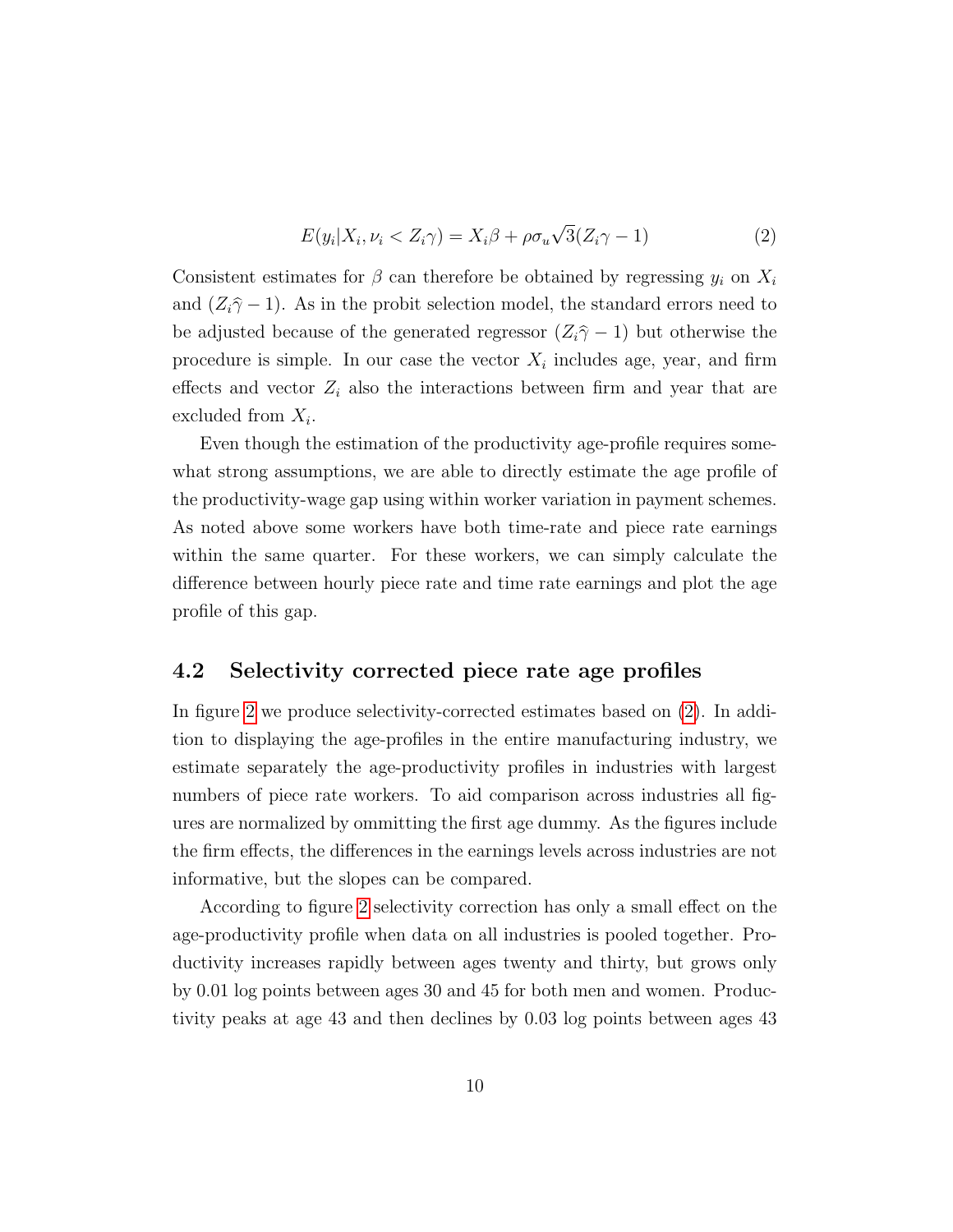and 60 (0.01 for women). However, this aggregate age - productivity profile hides heterogeneity across industries. In the technology industry which employs the largest number of piece rate workers the age profiles resembles the aggregate age profile. However, in eg. construction (textiles for women) the productivity growth between ages 30 and 40 is much stronger and the decline after age 40 much steeper. Analysing the reasons for the across industry differences would require additional data on tasks performed under piece rates in different industries. A potential explanation would be that productivity declines with age more rapidly in physically demanding tasks.

# 4.3 Age profile of the within worker piece rate - time rate gap

The comparison of age-profiles of piece and time rates in figure [1](#page-14-0) reveals that the gap between piece rates and times rates diminishes with age. This would suggest that younger workers are relatively "cheaper" than prime-age workers in the sense that the gap between their piece rate and fixed rate wages is higher. However, this comparison is potentially confounded by agevarying selection into piece rates in the same way than the estimates of the age profiles.

One way to deal with this problem is use data on workers who we observe on both time and piece rates within a single year. For these workers, we can calculate the contemporaeus within-worker difference between the piece rates and the time rates. Figure [3](#page-16-0) presentes the age coefficients from the regression where these within-worker piece-rate premiums are regressed on a full set of age, year, and firm dummies. The results confirm the conclusion that the gap between piece rates and time rates decreases with age. Table 3 reports the average predicted gaps within specified age range. The gap is approximately 0.02 log points higher for young workers than it is for prime age workers. However, figure [3](#page-16-0) also confirms that senior workers above age 55 are not dramatically more "expensive" than the prime age workers. Among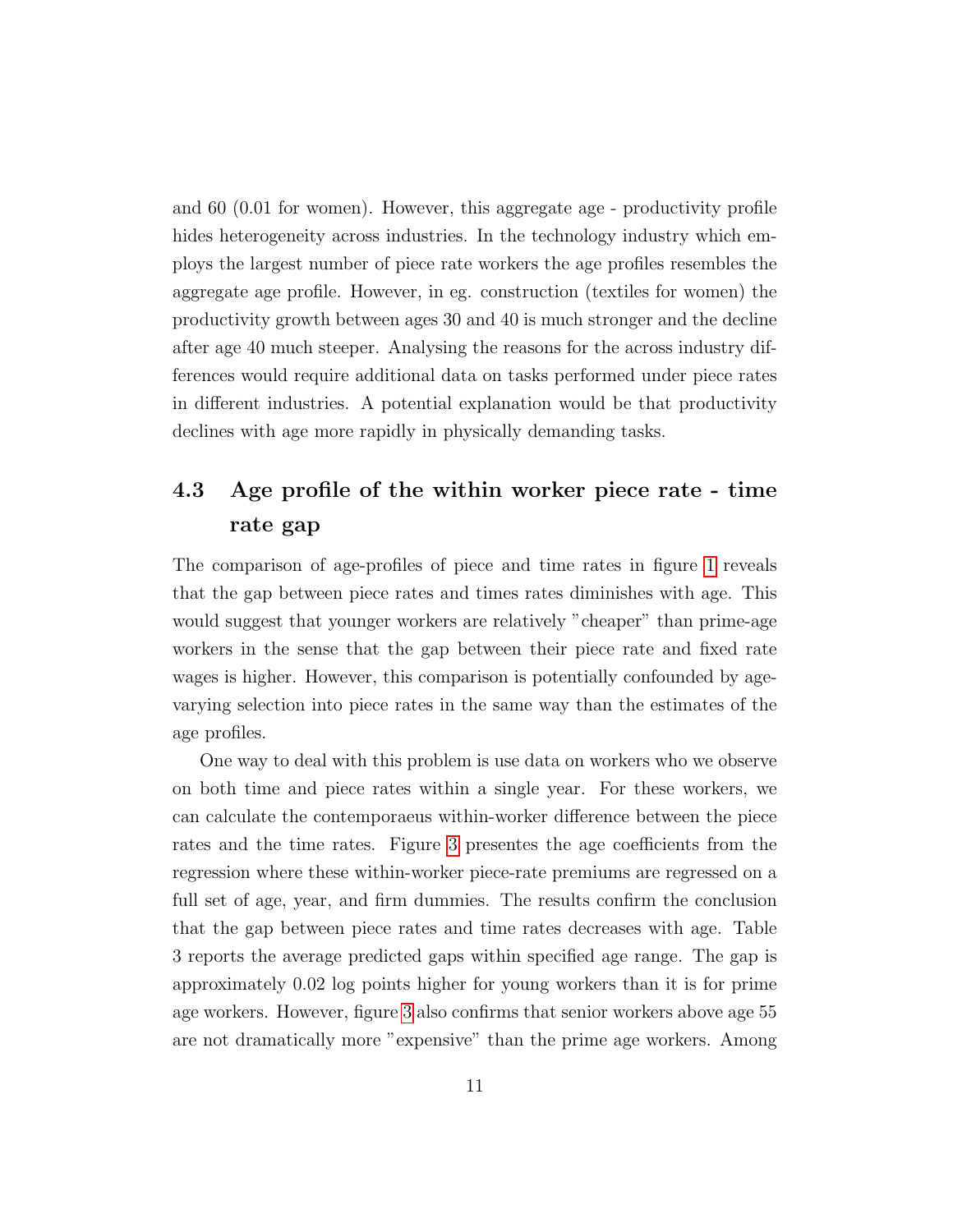the male workers the gap is slightly smaller for workers older than 50, but this difference is small and only marginally significant. For women we do not observe any decrease in the productivity-wage gap after age 30.

## 5 Conclusions

Our results indicate that aging has no dramatic effects on productivity in tasks where worker output can be inferred from piece-rate earnings. Productivity increases rapidly up to age 30, and peaks around age 45 but declines only sligthly after that. Younger workers paid by time-rates are relatively cheaper than older workers compared to the productivity differences but this gap disappears after age 40.

As productivity growth depends on innovative activities that are typically not rewarded by piece rates, it would be premature to conclude that population aging has no impacts on aggregate productivity. Still finding that aging has only modest impact on productivity in wide variety of tasks should probably mitigate some concerns on the effect of population aging on productivity.

### References

- <span id="page-11-0"></span>A. Borsch-Supan and M. Weiss. Productivity and the age composition of work teams: evidence from the assembly line. MEA Discussion Paper No. 148-07, 2008.
- <span id="page-11-1"></span>B. Crépon, N. Deniau, and S. Pérez-Duarte. Wages, productivity and worker characteristics: A french perspective. Working Papers, 2003.
- <span id="page-11-2"></span>B. Dostie. Wages, productivity and aging. De Economist, pages 1–20, 2011.
- <span id="page-11-3"></span>R.C. Fair. How fast do old men slow down? The Review of Economics and Statistics, pages 103–118, 1994.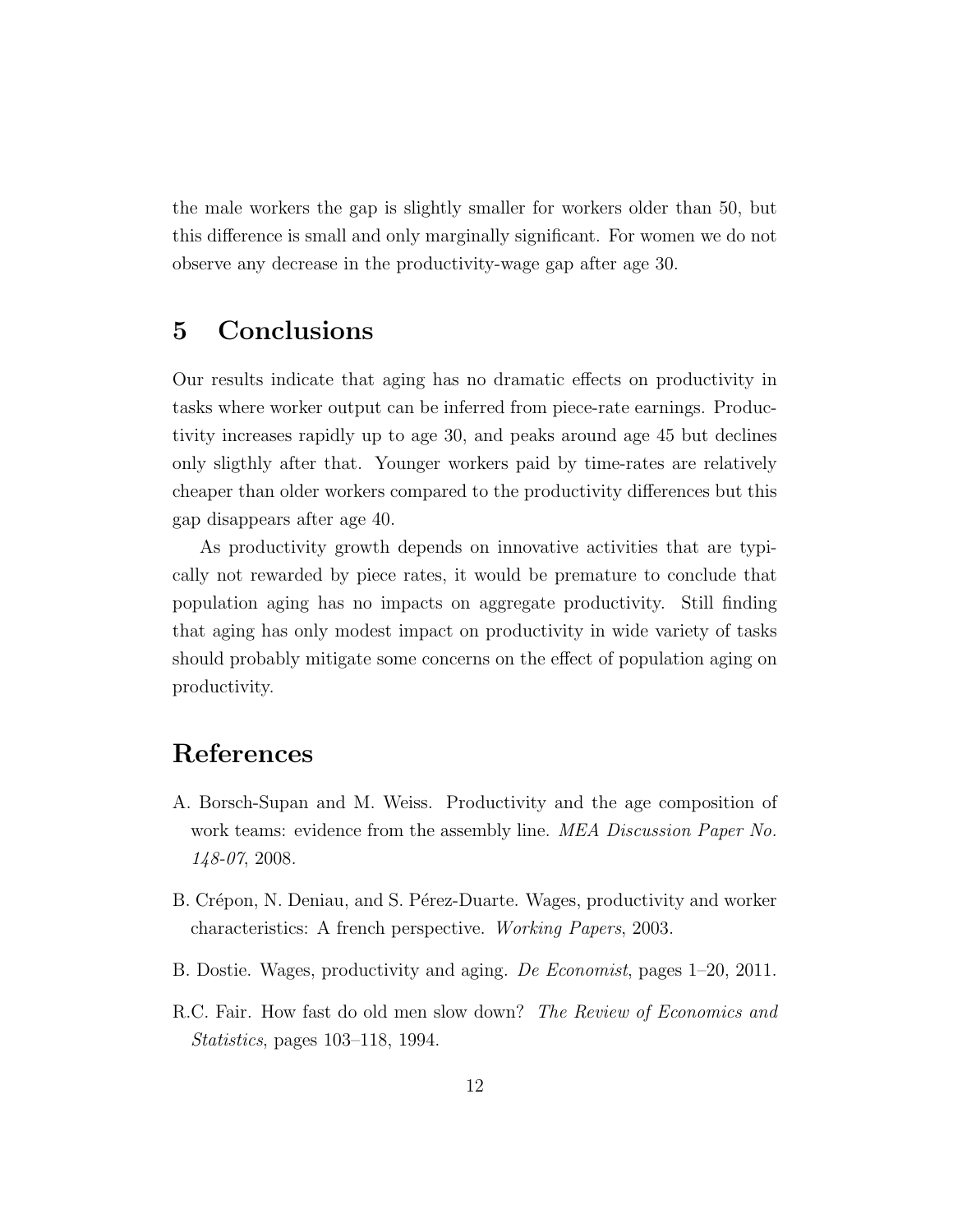- <span id="page-12-0"></span>J. Feyrer. Demographics and productivity. The Review of Economics and Statistics, 89(1):100–109, 2007.
- <span id="page-12-8"></span>L. Flabbi and A. Ichino. Productivity, seniority and wages: new evidence from personnel data. Labour Economics, 8(3):359–387, 2001.
- <span id="page-12-5"></span>D.W. Galenson and R. Jensen. Young geniuses and old masters: The life cycles of great artists from masaccio to jasper johns. Technical report, National Bureau of Economic Research, 2001.
- <span id="page-12-1"></span>J.K. Hellerstein, D. Neumark, and K.R. Troske. Wages, productivity, and worker characteristics: Evidence from plant-level production functions and wage equations. Journal of Labor Economics, 17(3):409–446, 1999.
- <span id="page-12-2"></span>P. Ilmakunnas and M. Maliranta. Technology, labour characteristics and wage-productivity gaps. Oxford Bulletin of Economics and Statistics, 67  $(5):623-645, 2005.$
- <span id="page-12-9"></span>E.P. Lazear. Salaries and piece rates. Journal of Business, pages 405–431, 1986.
- <span id="page-12-4"></span>E.P. Lazear. Performance pay and productivity. The American Economic Review, 2000.
- <span id="page-12-3"></span>E.P. Lazear and R.L. Moore. Incentives, productivity, and labor contracts. The Quarterly Journal of Economics, 99(2):275, 1984.
- <span id="page-12-6"></span>J.L. Medoff and K.G. Abraham. Experience, performance, and earnings. The Quarterly Journal of Economics, 95(4):703, 1980.
- <span id="page-12-7"></span>J.L. Medoff and K.G. Abraham. Are those paid more really more productive? the case of experience. Journal of Human Resources, pages 186–216, 1981.
- <span id="page-12-10"></span>R.J. Olsen. A least squares correction for selectivity bias. Econometrica: Journal of the Econometric Society, pages 1815–1820, 1980.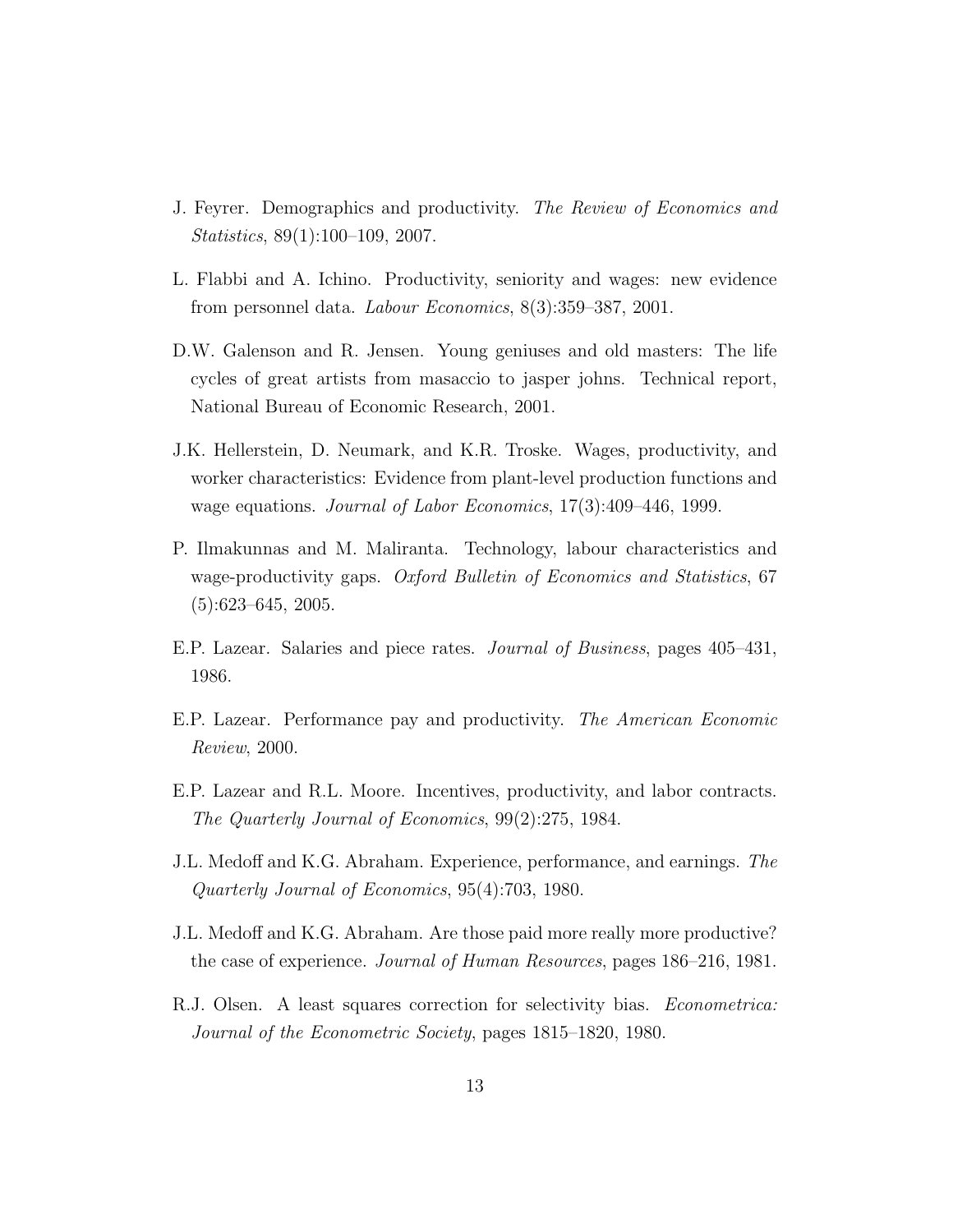- <span id="page-13-1"></span>S.M. Oster and D.S. Hamermesh. Aging and productivity among economists. Review of Economics and Statistics, 80(1):154–156, 1998.
- <span id="page-13-4"></span>T. Pekkarinen and C. Riddell. Performance pay and earnings: Evidence from personnel records. Industrial and Labor Relations Review, pages 297–319, 2008.
- <span id="page-13-0"></span>J. Tang and C. MacLeod. Labour force ageing and productivity performance in canada. *Canadian Journal of Economics/Revue canadienne*  $d'économique, 39(2):582–603, 2006.$
- <span id="page-13-3"></span>J.C. Van Ours. Will you still need me: When i'm 64? De Economist, 157 (4):441–460, 2009.
- <span id="page-13-2"></span>B.A. Weinberg and D.W. Galenson. Creative careers: The life cycles of nobel laureates in economics. Technical report, National Bureau of Economic Research, 2005.
- <span id="page-13-5"></span>J.M. Wooldridge. Selection corrections for panel data models under conditional mean independence assumptions. Journal of Econometrics,  $68(1)$ : 115–132, 1995.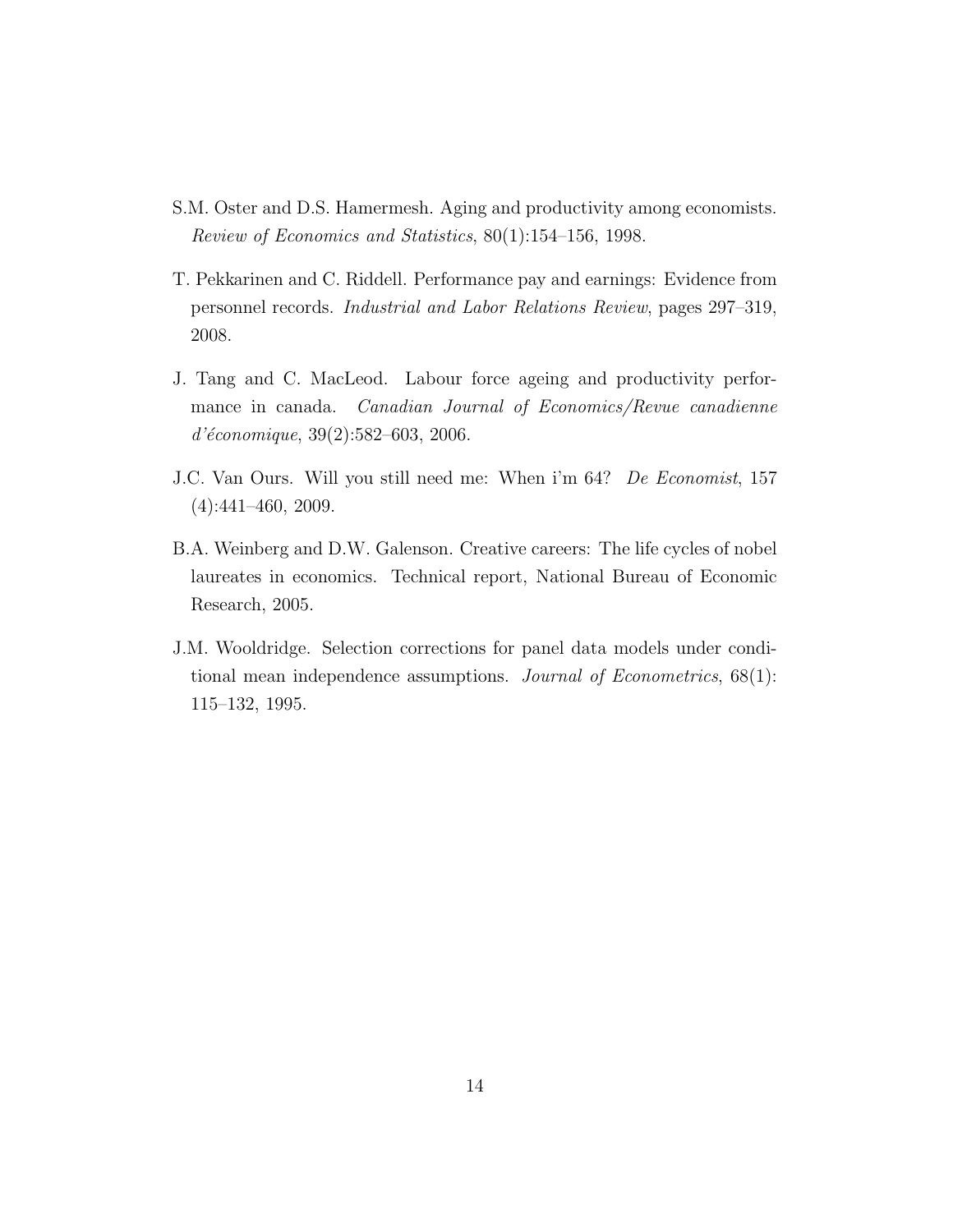

<span id="page-14-0"></span>

.

Predicted values from an OLS regression of hourly earnings on year and firm dumies, and piece-rate indicators interacted with the age dummies.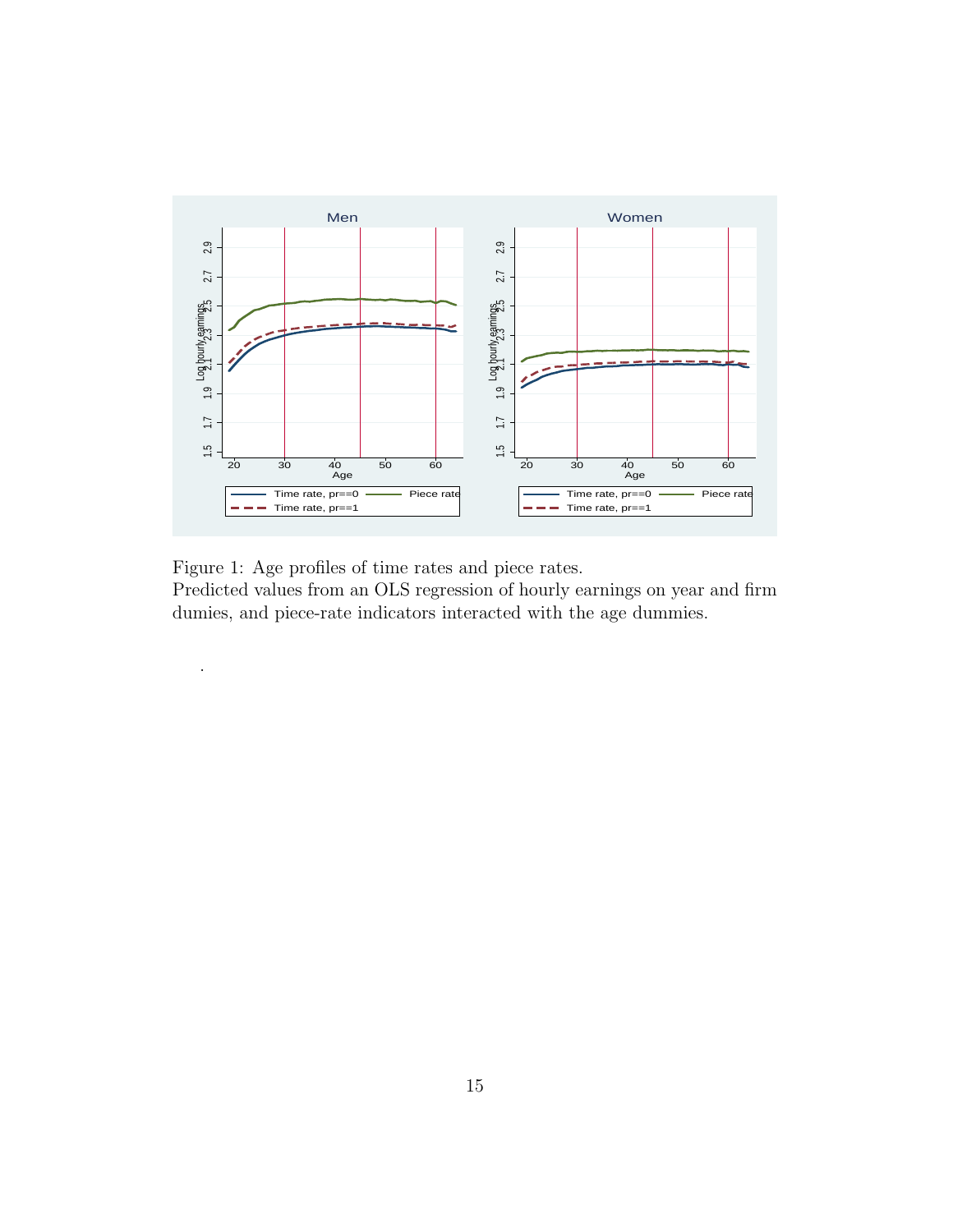

<span id="page-15-0"></span>Figure 2: Selectivity corrected age profiles of piece rates in different industries

.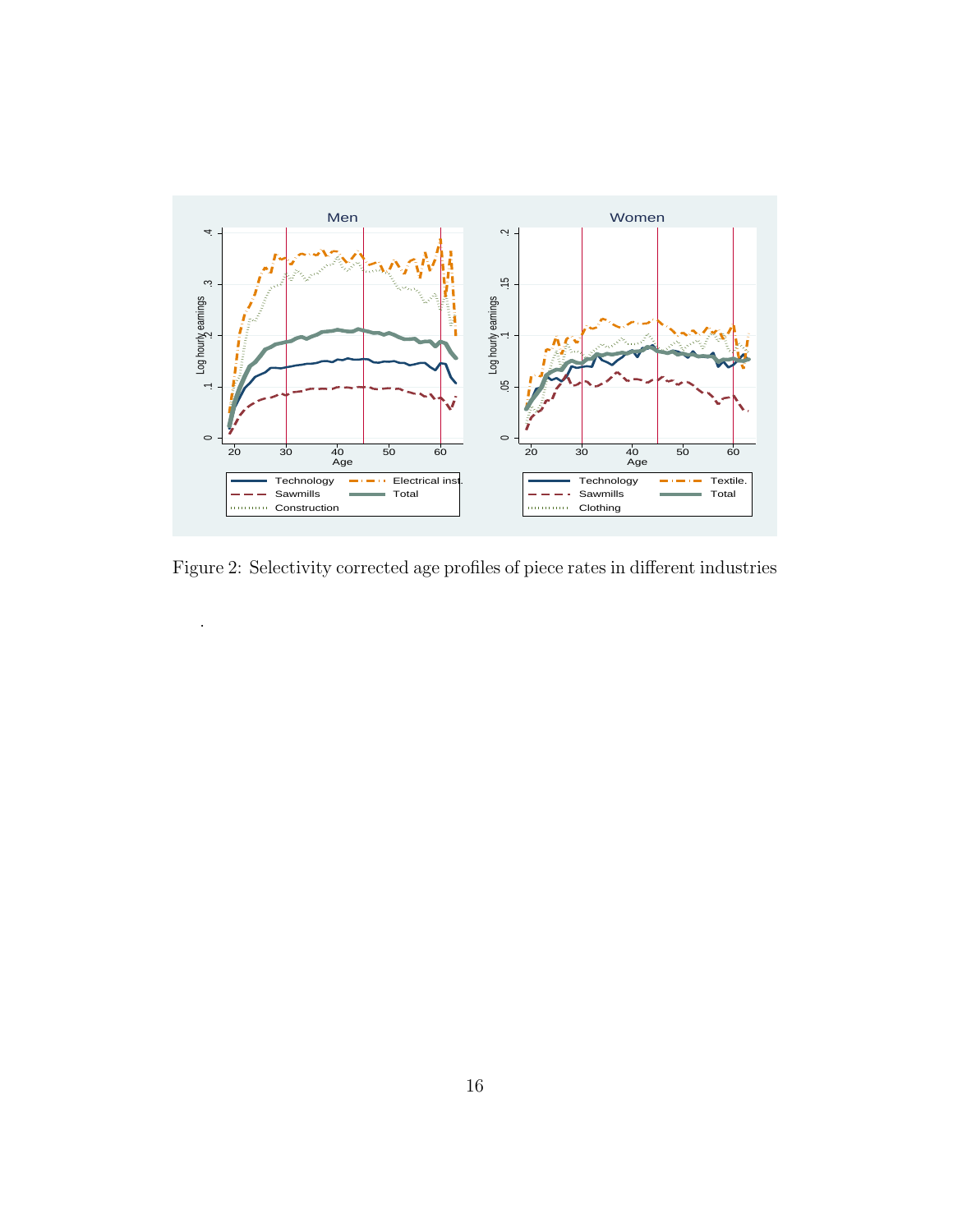

<span id="page-16-0"></span>Figure 3: Within worker gaps between time rates and piece rates by age for men and women in manufacturing industries.

.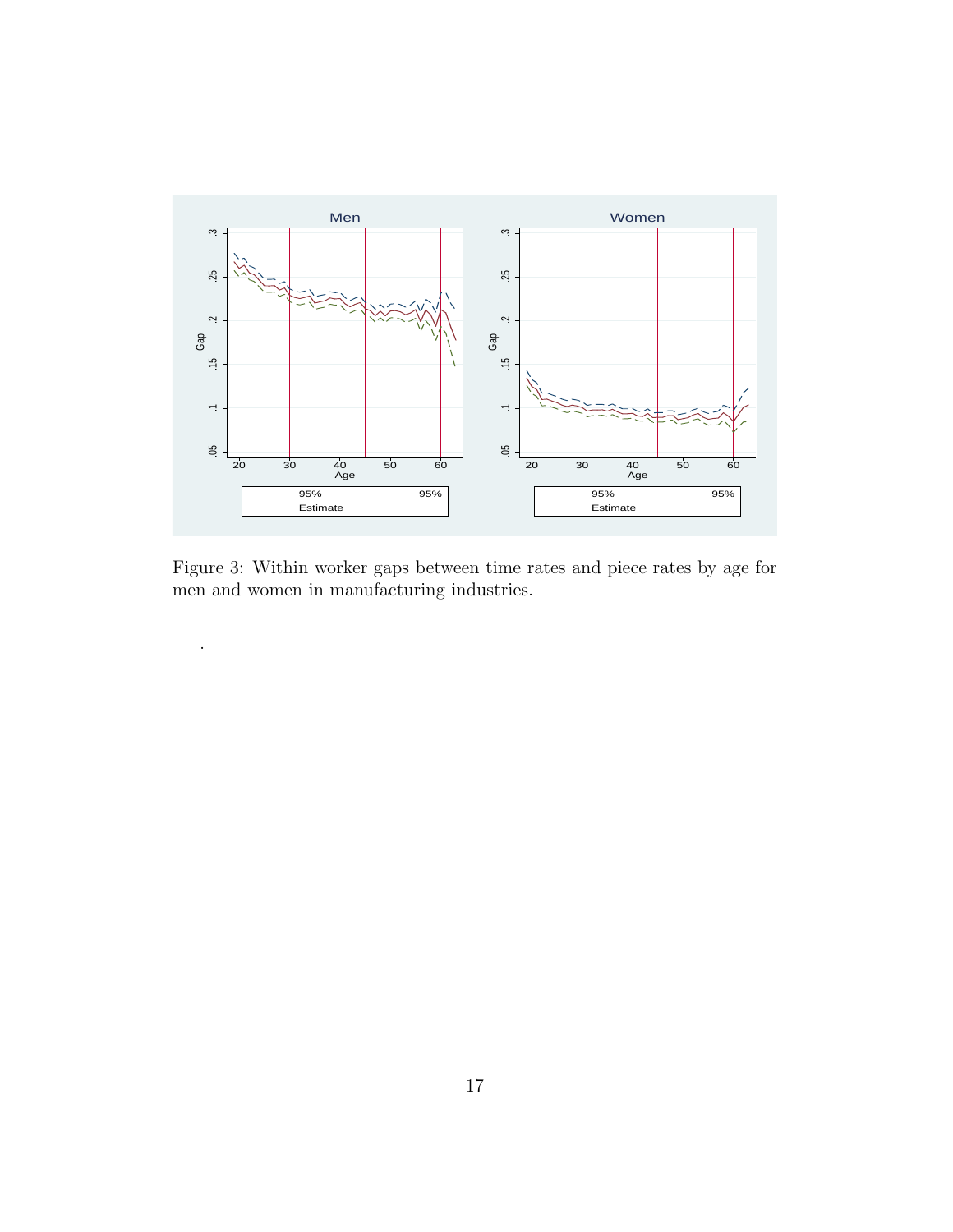| <b>Variable</b>                | Men                 |                        | Women               |                  |  |  |
|--------------------------------|---------------------|------------------------|---------------------|------------------|--|--|
|                                | No piece rate hours | Piece rate hours       | No piece rate hours | Piece rate hours |  |  |
| Av. hourly earnings            | 10.30               | 11.16                  | 8.63                | 8.69             |  |  |
|                                | (2.47)              | (3.40)                 | (1.74)              | (1.47)           |  |  |
| <b>Hourly time rate</b>        | 9.84                | 10.32                  | 8.26                | 8.37             |  |  |
|                                | (26.19)             | (20.95)                | (23.89)             | (19.17)          |  |  |
| <b>Hourly piece rate</b>       |                     | 12.54                  |                     | 8.87             |  |  |
|                                |                     | (7.85)                 |                     | (2.01)           |  |  |
| Age                            | 39.18               | 38.95                  | 41.15               | 41.98            |  |  |
|                                | (10.78)             | (10.15)                | (11.20)             | (10.16)          |  |  |
| <b>Tenure</b>                  | 12.04               | 10.26                  | 10.07               | 11.10            |  |  |
|                                | (10.68)             | (9.71)                 | (9.56)              | (9.27)           |  |  |
| <b>Years of education</b>      | 11.08               | 11.08                  | 10.65               | 10.49            |  |  |
|                                | (1.54)              | (1.49)                 | (1.69)              | (1.61)           |  |  |
| <b>Firm size</b>               | 1797                | 702                    | 2208                | 679              |  |  |
|                                | (3386)              | (1037)                 | (4351)              | (1045)           |  |  |
| Co-workers' piece rate share   | 0.05                | 0.33                   | 0.06                | 0.34             |  |  |
|                                | (0.13)              | (0.28)                 | (0.13)              | (0.25)           |  |  |
| <b>Four largest industries</b> | 1. Technology       | 1. Technology          | 1. Technology       | 1. Technology    |  |  |
|                                | $N = 443,800$       | $N = 221,629$          | $N = 121,795$       | $N = 61,129$     |  |  |
|                                | 2. Paper            | 2. Sawmills            | 2. Paper            | 2. Sawmills      |  |  |
|                                | $N = 251,774$       | $N = 95,591$           | $N = 51,608$        | $N = 30,084$     |  |  |
|                                | 3. Printing         | 3. Buliding constr.    | 3. Printing         | 3. Clothing      |  |  |
|                                | $N = 69,061$        | $N = 92,267$           | $N = 41,815$        | $N = 27,396$     |  |  |
|                                | 4. Postal Services  | 4. Electrical install. | 4. Postal Services  | 4. Textile       |  |  |
|                                | $N = 53,080$        | $N = 34,386$           | $N = 35,442$        | $N = 21,167$     |  |  |

Note: Earnings are converted to the 2002 level using the consumer price index. Standard deviations are reported in parentheses.

Table 2a. Summary statistics of wage growth by age in different payment schemes. Men.

|              | $\sim$<br>. .     |                                        |                                                                             |  |
|--------------|-------------------|----------------------------------------|-----------------------------------------------------------------------------|--|
| Age range    | Time rates        | Time rates                             | Piece rates                                                                 |  |
|              | Time rate workers | Piece rate workers                     |                                                                             |  |
| 19-30        | 0.245             | 0.221                                  | 0.185                                                                       |  |
| 30-45        | 0.057             | 0.043                                  | 0.032                                                                       |  |
| $45 - 60$    | $-0.01$           | $-0.006$                               | $-0.028$                                                                    |  |
| $\mathbf{v}$ | .                 | $\mathbf{r}$ $\mathbf{r}$ $\mathbf{r}$ | $\sim$ $\sim$ $\sim$<br>$\mathbf{1}$ $\mathbf{1}$ $\mathbf{1}$ $\mathbf{1}$ |  |

Note: Cells report the accumulated predicted wage growth within the age range. Predicted growth is calculated from coefficients of a regression where log time and piece rate wages are regressed on age, year, and a full set of firm dummies. In column 1, only data on those workers who work exclusively time rates are used. In column 3, only data on those workers who also work a positive number of piece rates are used.

#### Table 2b. Summary statistics of wage growth by age in different payment schemes. Women

| Age range | Time rates        | Time rates         | Piece rates |  |
|-----------|-------------------|--------------------|-------------|--|
|           | Time rate workers | Piece rate workers |             |  |
| 19-30     | 0.125             | 0.117              | 0.068       |  |
| 30-45     | 0.033             | 0.028              | 0.013       |  |
| $45 - 60$ | 0.000             | $-0.011$           | $-0.007$    |  |

Note: Cells report the accumulated predicted wage growth within the age range. Predicted growth is calculated from coefficients of a regression where log time and piece rate wages are regressed on age, year, and a full set of firm dummies. In column 1, only data on those workers who work exclusively time rates are used. In column 3, only data on those workers who also work a positive number of piece rates are used.

Table 3. Summary statistics of the within worker gap between piece and time rates

| Age range | 0 I<br>Men | Women |
|-----------|------------|-------|
| 19-30     | 0.247      | 0.110 |
| $30 - 45$ | 0.223      | 0.095 |
| 45-60     | 0.207      | 0.091 |

Note: Cells report the accumulated the average predicted within work gap between log piece and time rates within the age range. Predicted gaps are calculated from coefficients of a regression where within worker log gap is regressed on age, year, and a full set of firm dummies.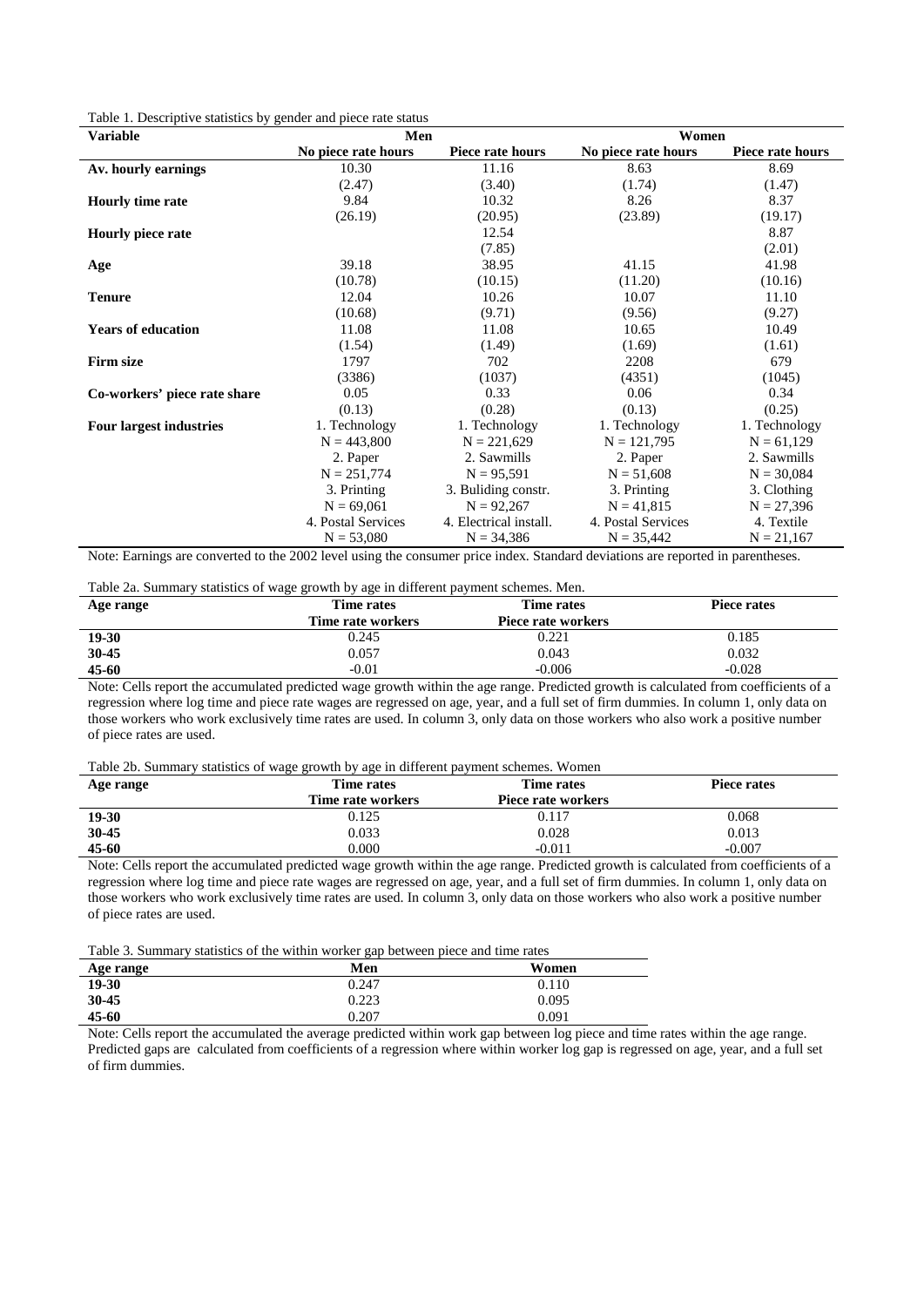#### **APPENDIX TABLES**

Table A1. Age profiles of time rate and piece rate wages, men.

|          | nos or umo ruto un<br><b>Time rates</b><br><b>Time rates</b> |                 |                 | Piece rates               |                 |                           |  |
|----------|--------------------------------------------------------------|-----------------|-----------------|---------------------------|-----------------|---------------------------|--|
|          | <b>Time-rate workers</b>                                     |                 |                 | <b>Piece-rate workers</b> |                 | <b>Piece-rate workers</b> |  |
| Age      | Coeff.                                                       | S.E.            | Coeff.          | S.E.                      | Coeff.          | S.E.                      |  |
| 19       | $-0.282$                                                     | 0.002           | $-0.262$        | 0.003                     | $-0.212$        | 0.005                     |  |
| 20       | $-0.242$                                                     | 0.002           | $-0.227$        | 0.003                     | $-0.192$        | 0.004                     |  |
| 21       | $-0.209$                                                     | 0.001           | $-0.188$        | 0.002                     | $-0.146$        | 0.004                     |  |
| 22       | $-0.175$                                                     | 0.001           | $-0.150$        | 0.002                     | $-0.121$        | 0.003                     |  |
| 23       | $-0.148$                                                     | 0.001           | $-0.123$        | 0.002                     | $-0.099$        | 0.003                     |  |
| 24       | $-0.124$                                                     | 0.001           | $-0.101$        | 0.002                     | $-0.075$        | 0.003                     |  |
| 25       | $-0.101$                                                     | 0.001           | $-0.083$        | 0.002                     | $-0.068$        | 0.003                     |  |
| 26       | $-0.086$                                                     | 0.001           | $-0.072$        | 0.002                     | $-0.055$        | 0.003                     |  |
| 27       | $-0.071$                                                     | 0.001           | $-0.058$        | 0.002                     | $-0.043$        | 0.003                     |  |
| 28       | $-0.061$                                                     | 0.001           | $-0.047$        | 0.002                     | $-0.040$        | 0.003                     |  |
| 29       | $-0.050$                                                     | 0.001           | $-0.042$        | 0.002                     | $-0.034$        | 0.003                     |  |
| 30       | $-0.040$                                                     | 0.001           | $-0.037$        | 0.002                     | $-0.030$        | 0.003                     |  |
| 31       | $-0.032$                                                     | 0.001           | $-0.030$        | 0.002                     | $-0.027$        | 0.003                     |  |
| 32       | $-0.024$                                                     | 0.001           | $-0.025$        | 0.002                     | $-0.025$        | 0.003                     |  |
| 33       | $-0.016$                                                     | 0.001           | $-0.020$        | 0.002                     | $-0.018$        | 0.003                     |  |
| 34       | $-0.012$                                                     | 0.001           | $-0.017$        | 0.002                     | $-0.014$        | 0.003                     |  |
| 35       | $-0.007$                                                     | 0.001           | $-0.015$        | 0.002                     | $-0.017$        | 0.003                     |  |
| 36       | $-0.003$                                                     | 0.001           | $-0.012$        | 0.002                     | $-0.011$        | 0.003                     |  |
| 37       | 0.003                                                        | 0.001           | $-0.008$        | 0.002                     | $-0.009$        | 0.003                     |  |
| 38       | 0.009                                                        | 0.001           | $-0.006$        | 0.001                     | $-0.003$        | 0.003                     |  |
| 39       | 0.011                                                        | 0.001           | $-0.004$        | 0.001                     | $-0.002$        | 0.003                     |  |
| 40       |                                                              | Consrained to 0 | Consrained to 0 |                           | Consrained to 0 |                           |  |
| 41       | 0.017                                                        | 0.001           | 0.001           | 0.001                     | 0.002           | 0.003                     |  |
| 42       | 0.020                                                        | 0.001           | 0.003           | 0.001                     | $-0.001$        | 0.003                     |  |
| 43       | 0.022                                                        | 0.001           | 0.004           | 0.002                     | $-0.004$        | 0.003                     |  |
| 44       | 0.024                                                        | 0.001           | 0.003           | 0.002                     | $-0.002$        | 0.003                     |  |
| 45       | 0.024                                                        | 0.001           | 0.007           | 0.002                     | 0.002           | 0.003                     |  |
| 46       | 0.027                                                        | 0.001           | 0.011           | 0.002                     | $-0.001$        | 0.003                     |  |
| 47       | 0.027                                                        | 0.001           | 0.010           | 0.002                     | $-0.003$        | 0.003                     |  |
| 48       | 0.029                                                        | 0.001           | 0.011           | 0.002                     | $-0.005$        | 0.003                     |  |
| 49       | 0.028                                                        | 0.001           | 0.011           | 0.002                     | $-0.003$        | 0.003                     |  |
| 50       | 0.025                                                        | 0.001           | 0.011           | 0.002                     | $-0.008$        | 0.003                     |  |
| 51       | 0.025                                                        | 0.001           | 0.008           | 0.002                     | $-0.002$        | 0.003                     |  |
| 52       | 0.023                                                        | 0.001           | 0.007           | 0.002                     | $-0.004$        | 0.003                     |  |
| 53       | 0.021                                                        | 0.001           | 0.005           | 0.002                     | $-0.008$        | 0.003                     |  |
| 54       | 0.020                                                        | 0.001           | 0.002           | 0.002                     | $-0.012$        | 0.004                     |  |
| 55       | 0.020                                                        | 0.001           | $-0.001$        | 0.002                     | $-0.012$        | 0.004                     |  |
| 56       | 0.020                                                        | 0.002           | 0.000           | 0.002                     | $-0.011$        | 0.004                     |  |
| 57       | 0.016                                                        | 0.002           | 0.002           | 0.003                     | $-0.018$        | 0.004                     |  |
| 58       | 0.016                                                        | 0.002           | $-0.002$        | 0.003                     | $-0.015$        | 0.005                     |  |
| 59       | 0.014                                                        | 0.002           | $-0.002$        | 0.003                     | $-0.013$        | 0.006                     |  |
| 60       | 0.014                                                        | 0.002           | $-0.003$        | 0.004                     | $-0.027$        | 0.006                     |  |
| 61       | 0.010                                                        | 0.003           | $-0.005$        | 0.005                     | $-0.012$        | 0.008                     |  |
| 62       | 0.005                                                        | 0.003           | $-0.005$        | 0.006                     | $-0.015$        | 0.009                     |  |
| 63       | $-0.006$                                                     | 0.004           | $-0.016$        | 0.007                     | $-0.029$        | 0.010                     |  |
| 64       | $-0.007$                                                     | 0.004           | $-0.002$        | 0.008                     | $-0.040$        | 0.012                     |  |
| Constant | 2.328                                                        | 0.001           | 2.370           | 0.001                     | 2.546           | 0.002                     |  |

Note: Coefficients are OLS estimates of age dummies from a regression of log hourly earnings on year and firm dummies and age interacted with indicators of i) time-rate pay for those working only on time rates, ii) time-rate pay for those earning also piece rates and iii) piece-rate pay. Coefficient of age 40 is restricted to zero and hence the other coefficients measure the difference in hourly earnings to hourly earnings at age 40 under each pay system. Standard errors are clustered at the person level.